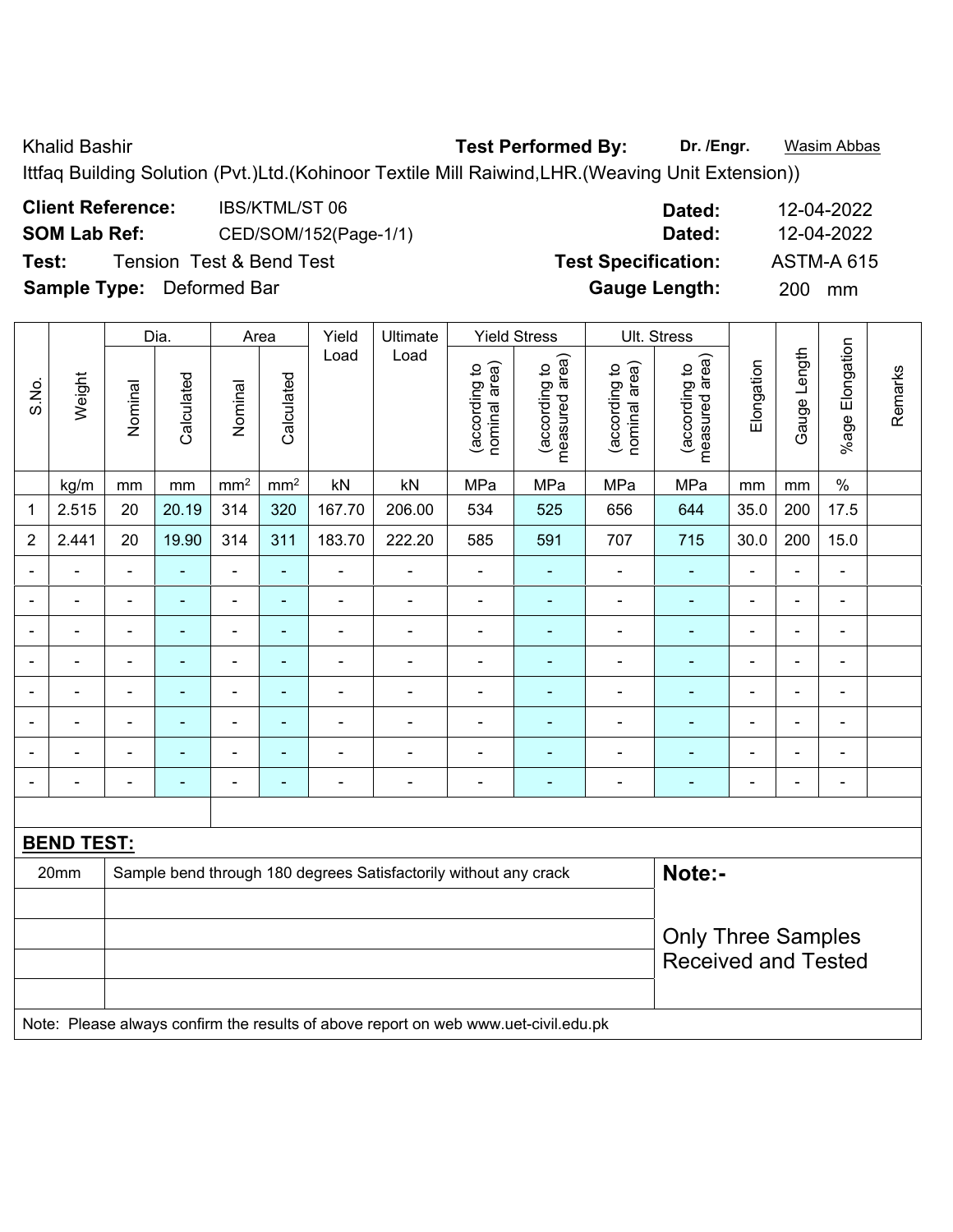Khalid Mehmood **Test Performed By:** Dr. /Engr. **Asad Ali Gillani** Assembly Dr. /Engr. **Asad Ali Gillani** 

Site Manager,Albario Engg.(Pvt) Ltd.Tel & Thal Nova Housing Colony Distt. Tharparkar.

**Client Reference:** Nil

**Dated:** 04-04-2022 **Dated:** 12-04-2022

**Test:** Tension Test & Bend Test **Test Specification:** ASTM-A-615 **Gauge Length:** 8 inch **Sample Type:** Deformed Bar (SJ Seel)

| <b>SOM Lab</b> |                |
|----------------|----------------|
| Ref:           | 147 (Page-1/1) |
| Dated:         | 12-04-2022     |
|                |                |

|                |                   |                         | Dia.                     |                              | Area                     | Yield          | Ultimate                                                                            |                                | <b>Yield Stress</b>             | Ult. Stress                    |                                 |                |                |                       |         |
|----------------|-------------------|-------------------------|--------------------------|------------------------------|--------------------------|----------------|-------------------------------------------------------------------------------------|--------------------------------|---------------------------------|--------------------------------|---------------------------------|----------------|----------------|-----------------------|---------|
| S.No.          | Weight            | Nominal                 | Calculated               | Nominal                      | Calculated               | Load           | Load                                                                                | (according to<br>nominal area) | measured area)<br>(according to | nominal area)<br>(according to | (according to<br>measured area) | Elongation     | Gauge Length   | Elongation<br>$%$ age | Remarks |
|                | lb/ft             | $\#$                    | in                       | in <sup>2</sup>              | in <sup>2</sup>          | Tons           | Tons                                                                                | psi                            | psi                             | psi                            | psi                             | in             | in             | $\frac{0}{0}$         |         |
| 1              | 0.646             | $\overline{\mathbf{4}}$ | 0.492                    | 0.20                         | 0.190                    | 6.57           | 9.07                                                                                | 72510                          | 76320                           | 100050                         | 105310                          | 1.30           | 8.0            | 16.3                  |         |
| $\overline{2}$ | 0.648             | $\overline{\mathbf{4}}$ | 0.492                    | 0.20                         | 0.190                    | 6.54           | 9.12                                                                                | 72170                          | 75970                           | 100610                         | 105900                          | 1.10           | 8.0            | 13.8                  |         |
|                |                   |                         |                          |                              |                          |                |                                                                                     |                                |                                 |                                |                                 |                |                |                       |         |
|                |                   |                         |                          | $\blacksquare$               |                          |                | $\blacksquare$                                                                      |                                |                                 | $\blacksquare$                 |                                 |                |                |                       |         |
| $\blacksquare$ |                   | $\blacksquare$          | $\overline{\phantom{0}}$ | $\blacksquare$               | $\blacksquare$           | ÷              | $\blacksquare$                                                                      | $\blacksquare$                 | $\blacksquare$                  | $\blacksquare$                 | ٠                               | L,             | $\blacksquare$ | $\blacksquare$        |         |
| ۰              |                   | $\blacksquare$          |                          | $\blacksquare$               |                          |                | $\blacksquare$                                                                      | $\blacksquare$                 |                                 | $\blacksquare$                 | ٠                               | $\blacksquare$ |                | $\blacksquare$        |         |
| $\blacksquare$ |                   | $\blacksquare$          | $\blacksquare$           | $\qquad \qquad \blacksquare$ | $\blacksquare$           | ÷              | $\overline{\phantom{a}}$                                                            | $\blacksquare$                 | $\blacksquare$                  | $\blacksquare$                 | ÷                               | L,             |                | $\blacksquare$        |         |
|                |                   | $\blacksquare$          |                          | $\blacksquare$               |                          |                | $\blacksquare$                                                                      |                                |                                 |                                |                                 |                |                | ä,                    |         |
|                |                   |                         |                          | ۰                            |                          |                | $\blacksquare$                                                                      |                                |                                 |                                |                                 |                |                | $\blacksquare$        |         |
| $\blacksquare$ |                   | $\blacksquare$          | $\overline{\phantom{0}}$ | ۰                            | $\overline{\phantom{0}}$ | $\blacksquare$ | $\blacksquare$                                                                      | $\overline{a}$                 | $\overline{\phantom{a}}$        | $\overline{\phantom{a}}$       | $\overline{\phantom{0}}$        | $\blacksquare$ |                | $\blacksquare$        |         |
|                |                   |                         |                          |                              |                          |                |                                                                                     |                                |                                 |                                |                                 |                |                |                       |         |
|                | <b>BEND TEST:</b> |                         |                          |                              |                          |                |                                                                                     |                                |                                 |                                |                                 |                |                |                       |         |
|                | #4                |                         |                          |                              |                          |                | Sample bend through 180 degrees Satisfactorily without any crack                    |                                |                                 |                                | Note:-                          |                |                |                       |         |
|                |                   |                         |                          |                              |                          |                |                                                                                     |                                |                                 |                                |                                 |                |                |                       |         |
|                |                   |                         |                          |                              |                          |                | <b>Only Three Samples</b>                                                           |                                |                                 |                                |                                 |                |                |                       |         |
|                |                   |                         |                          |                              |                          |                |                                                                                     |                                |                                 |                                | <b>Received and Tested</b>      |                |                |                       |         |
|                |                   |                         |                          |                              |                          |                |                                                                                     |                                |                                 |                                |                                 |                |                |                       |         |
|                |                   |                         |                          |                              |                          |                | Note: Please always confirm the results of above report on web www.uet-civil.edu.pk |                                |                                 |                                |                                 |                |                |                       |         |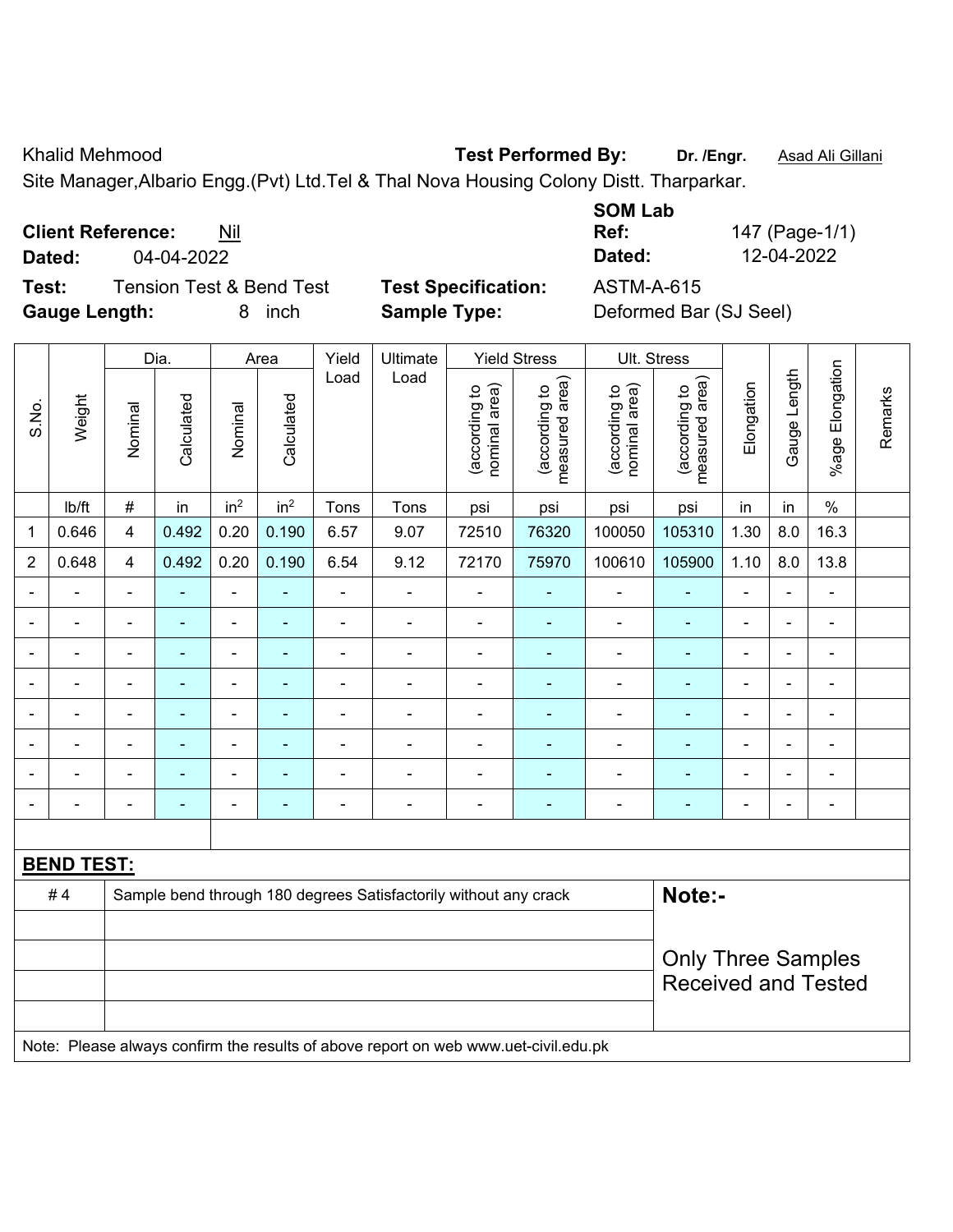Sub Divisional officer, **Test Performed By:** Dr. /Engr. **Asad Ali Gillani** Cub Divisional officer,

BSD No.2 Multan.(200-Beded Mother & Child Hospital At Ghalla Godam Multan)

| <b>Client Reference:</b><br>1497/2nd<br>05-04-2022<br>Dated:                      |                                                   | <b>SOM Lab</b><br>Ref:<br>Dated: | 148 (Page-1/1)<br>12-04-2022 |
|-----------------------------------------------------------------------------------|---------------------------------------------------|----------------------------------|------------------------------|
| <b>Tension Test &amp; Bend Test</b><br>Test:<br><b>Gauge Length:</b><br>inch<br>8 | <b>Test Specification:</b><br><b>Sample Type:</b> | ASTM-A-615<br>Deformed Bar       |                              |

|                |                   |                | Dia.                     |                                                                                     | Area            | Yield          | Ultimate                                                         |                                | <b>Yield Stress</b>             |                                | Ult. Stress                                 |                |                |                 |         |
|----------------|-------------------|----------------|--------------------------|-------------------------------------------------------------------------------------|-----------------|----------------|------------------------------------------------------------------|--------------------------------|---------------------------------|--------------------------------|---------------------------------------------|----------------|----------------|-----------------|---------|
| S.No.          | Weight            | Nominal        | Calculated               | Nominal                                                                             | Calculated      | Load           | Load                                                             | nominal area)<br>(according to | (according to<br>measured area) | (according to<br>nominal area) | (according to<br>neasured area)<br>measured | Elongation     | Gauge Length   | %age Elongation | Remarks |
|                | Ib/ft             | $\#$           | in                       | in <sup>2</sup>                                                                     | in <sup>2</sup> | Tons           | Tons                                                             | psi                            | psi                             | psi                            | psi                                         | in             | in             | $\%$            |         |
| 1              | 2.655             | 8              | 0.997                    | 0.79                                                                                | 0.780           | 25.56          | 34.73                                                            | 71350                          | 72260                           | 96960                          | 98200                                       | 1.20           | 8.0            | 15.0            |         |
| $\overline{2}$ | 1.493             | $6\phantom{a}$ | 0.748                    | 0.44                                                                                | 0.439           | 14.75          | 19.95                                                            | 73940                          | 74100                           | 99990                          | 100220                                      | 1.30           | 8.0            | 16.3            |         |
| 3              | 0.653             | $\overline{4}$ | 0.494                    | 0.20                                                                                | 0.192           | 6.57           | 9.14                                                             | 72510                          | 75530                           | 100830                         | 105030                                      | 1.10           | 8.0            | 13.8            |         |
|                |                   | $\blacksquare$ | ÷,                       | ÷,                                                                                  |                 | ÷,             | ÷,                                                               | ä,                             | ÷                               | ÷,                             | $\blacksquare$                              |                |                | $\blacksquare$  |         |
|                |                   |                | ÷                        | $\blacksquare$                                                                      |                 |                | $\overline{\phantom{0}}$                                         | ä,                             |                                 | $\blacksquare$                 | $\sim$                                      | $\overline{a}$ |                | $\blacksquare$  |         |
|                |                   |                | ۰                        | ۰                                                                                   |                 |                | $\blacksquare$                                                   | $\overline{a}$                 |                                 |                                | $\overline{\phantom{a}}$                    |                |                |                 |         |
|                |                   |                | ÷,                       | ÷                                                                                   |                 |                | $\blacksquare$                                                   |                                | ۰                               | $\blacksquare$                 |                                             |                |                | $\blacksquare$  |         |
| $\blacksquare$ | $\blacksquare$    | $\blacksquare$ | $\overline{\phantom{0}}$ | ÷                                                                                   |                 |                | $\blacksquare$                                                   | ä,                             | ۰                               | $\blacksquare$                 | ۰                                           | Ē,             | $\blacksquare$ | $\blacksquare$  |         |
|                |                   |                | ۰                        | ÷,                                                                                  |                 |                | $\blacksquare$                                                   | ä,                             |                                 | $\overline{\phantom{a}}$       | ÷                                           |                |                | $\blacksquare$  |         |
|                |                   |                | ٠                        | ÷,                                                                                  |                 | $\blacksquare$ | $\blacksquare$                                                   | ä,                             | ۰                               | $\overline{\phantom{a}}$       | $\blacksquare$                              | Ē,             |                | $\blacksquare$  |         |
|                |                   |                |                          |                                                                                     |                 |                |                                                                  |                                |                                 |                                |                                             |                |                |                 |         |
|                | <b>BEND TEST:</b> |                |                          |                                                                                     |                 |                |                                                                  |                                |                                 |                                |                                             |                |                |                 |         |
|                | # 8               |                |                          |                                                                                     |                 |                | Sample bend through 180 degrees Satisfactorily without any crack |                                |                                 |                                | Note:-                                      |                |                |                 |         |
|                | #6                |                |                          |                                                                                     |                 |                | Sample bend through 180 degrees Satisfactorily without any crack |                                |                                 |                                |                                             |                |                |                 |         |
|                | #4                |                |                          |                                                                                     |                 |                | Sample bend through 180 degrees Satisfactorily without any crack |                                |                                 |                                | <b>Only Six Samples</b>                     |                |                |                 |         |
|                |                   |                |                          |                                                                                     |                 |                |                                                                  |                                |                                 |                                | <b>Received and Tested</b>                  |                |                |                 |         |
|                |                   |                |                          | Note: Please always confirm the results of above report on web www.uet-civil.edu.pk |                 |                |                                                                  |                                |                                 |                                |                                             |                |                |                 |         |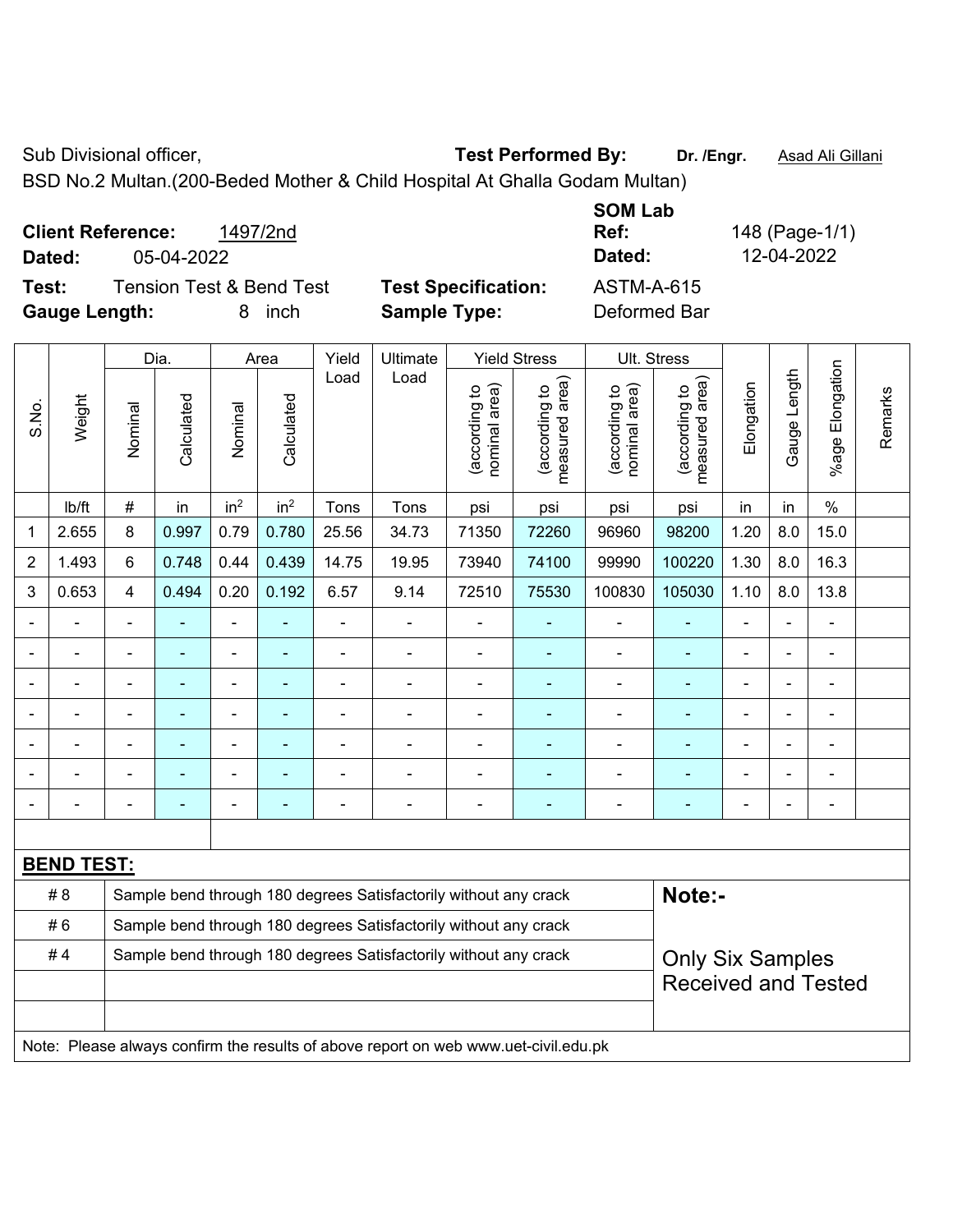Maj Adnan Khalid (R) **Test Performed By:** Dr. /Engr. **Asad Ali Gillani** Associates And Ali Gillani Dy Dir MTL DHA Lahore,(External Electrification Sys IVY Green Sec-Z DHA Ph-VIII (M/s NLC))

**Client Reference:** 408/241/32/Lab/95/196-197

**Test:** Tension Test & Bend Test **Test Specification:** ASTM-A-615 **Gauge Length:** 8 inch **Sample Type:** Deformed Bar (Kamran Steel)

**SOM Lab Ref:** 149 (Page-1/1) **Dated:** 11-04-2022 **Dated:** 12-04-2022

|                |                          |                | Dia.           |                 | Area            | Yield          | Ultimate                                                                            |                               | <b>Yield Stress</b>             |                                | Ult. Stress                     |                |                |                 |         |
|----------------|--------------------------|----------------|----------------|-----------------|-----------------|----------------|-------------------------------------------------------------------------------------|-------------------------------|---------------------------------|--------------------------------|---------------------------------|----------------|----------------|-----------------|---------|
| S.No.          | Weight                   | Nominal        | Calculated     | Nominal         | Calculated      | Load           | Load                                                                                | nominal area)<br>according to | measured area)<br>(according to | nominal area)<br>(according to | (according to<br>measured area) | Elongation     | Gauge Length   | %age Elongation | Remarks |
|                | Ib/ft                    | $\#$           | in             | in <sup>2</sup> | in <sup>2</sup> | Tons           | Tons                                                                                | psi                           | psi                             | psi                            | psi                             | in             | in             | $\%$            |         |
| 1              | 1.532                    | 6              | 0.757          | 0.44            | 0.450           | 13.53          | 18.98                                                                               | 67810                         | 66300                           | 95140                          | 93030                           | 1.50           | 8.0            | 18.8            |         |
| $\overline{2}$ | 1.545                    | $\,6$          | 0.760          | 0.44            | 0.454           | 13.17          | 18.98                                                                               | 66020                         | 63980                           | 95140                          | 92210                           | 1.40           | 8.0            | 17.5            |         |
| $\blacksquare$ |                          | ä,             | $\blacksquare$ | ÷               | ÷,              | $\blacksquare$ | $\overline{\phantom{a}}$                                                            | $\blacksquare$                | $\blacksquare$                  |                                | $\blacksquare$                  | L,             |                | ÷,              |         |
|                |                          | $\blacksquare$ | $\sim$         |                 |                 | $\overline{a}$ | $\blacksquare$                                                                      | $\blacksquare$                | ۰                               | $\blacksquare$                 | $\blacksquare$                  | $\overline{a}$ |                | $\blacksquare$  |         |
|                |                          | $\blacksquare$ |                |                 |                 |                |                                                                                     |                               |                                 |                                |                                 |                |                | $\blacksquare$  |         |
| $\blacksquare$ | ÷                        | $\blacksquare$ | ÷              | $\blacksquare$  | ۰               | $\blacksquare$ | $\blacksquare$                                                                      | $\blacksquare$                | ۰                               | $\blacksquare$                 | $\blacksquare$                  | $\blacksquare$ | $\blacksquare$ | $\blacksquare$  |         |
| $\blacksquare$ | $\overline{\phantom{0}}$ | $\blacksquare$ | $\blacksquare$ | $\blacksquare$  | $\blacksquare$  | $\blacksquare$ | ۰                                                                                   | $\blacksquare$                | $\blacksquare$                  | $\blacksquare$                 | $\blacksquare$                  | $\blacksquare$ |                | $\blacksquare$  |         |
| $\blacksquare$ | ÷                        | $\blacksquare$ | $\blacksquare$ | $\blacksquare$  | $\blacksquare$  | $\blacksquare$ | $\blacksquare$                                                                      | Ē,                            | $\blacksquare$                  | $\overline{\phantom{a}}$       | $\blacksquare$                  | ä,             |                | $\blacksquare$  |         |
|                |                          | $\blacksquare$ | $\overline{a}$ |                 |                 |                | $\blacksquare$                                                                      | L,                            | $\blacksquare$                  | $\blacksquare$                 | ä,                              |                |                | $\blacksquare$  |         |
|                |                          |                |                |                 |                 |                | $\blacksquare$                                                                      |                               |                                 |                                |                                 |                |                | $\blacksquare$  |         |
|                |                          |                |                |                 |                 |                |                                                                                     |                               |                                 |                                |                                 |                |                |                 |         |
|                | <b>BEND TEST:</b>        |                |                |                 |                 |                |                                                                                     |                               |                                 |                                |                                 |                |                |                 |         |
|                | #6                       |                |                |                 |                 |                | Sample bend through 180 degrees Satisfactorily without any crack                    |                               |                                 |                                | Note:-                          |                |                |                 |         |
|                |                          |                |                |                 |                 |                |                                                                                     |                               |                                 |                                |                                 |                |                |                 |         |
|                |                          |                |                |                 |                 |                |                                                                                     |                               |                                 |                                | <b>Only Three Samples</b>       |                |                |                 |         |
|                |                          |                |                |                 |                 |                |                                                                                     |                               |                                 |                                | <b>Received and Tested</b>      |                |                |                 |         |
|                |                          |                |                |                 |                 |                |                                                                                     |                               |                                 |                                |                                 |                |                |                 |         |
|                |                          |                |                |                 |                 |                | Note: Please always confirm the results of above report on web www.uet-civil.edu.pk |                               |                                 |                                |                                 |                |                |                 |         |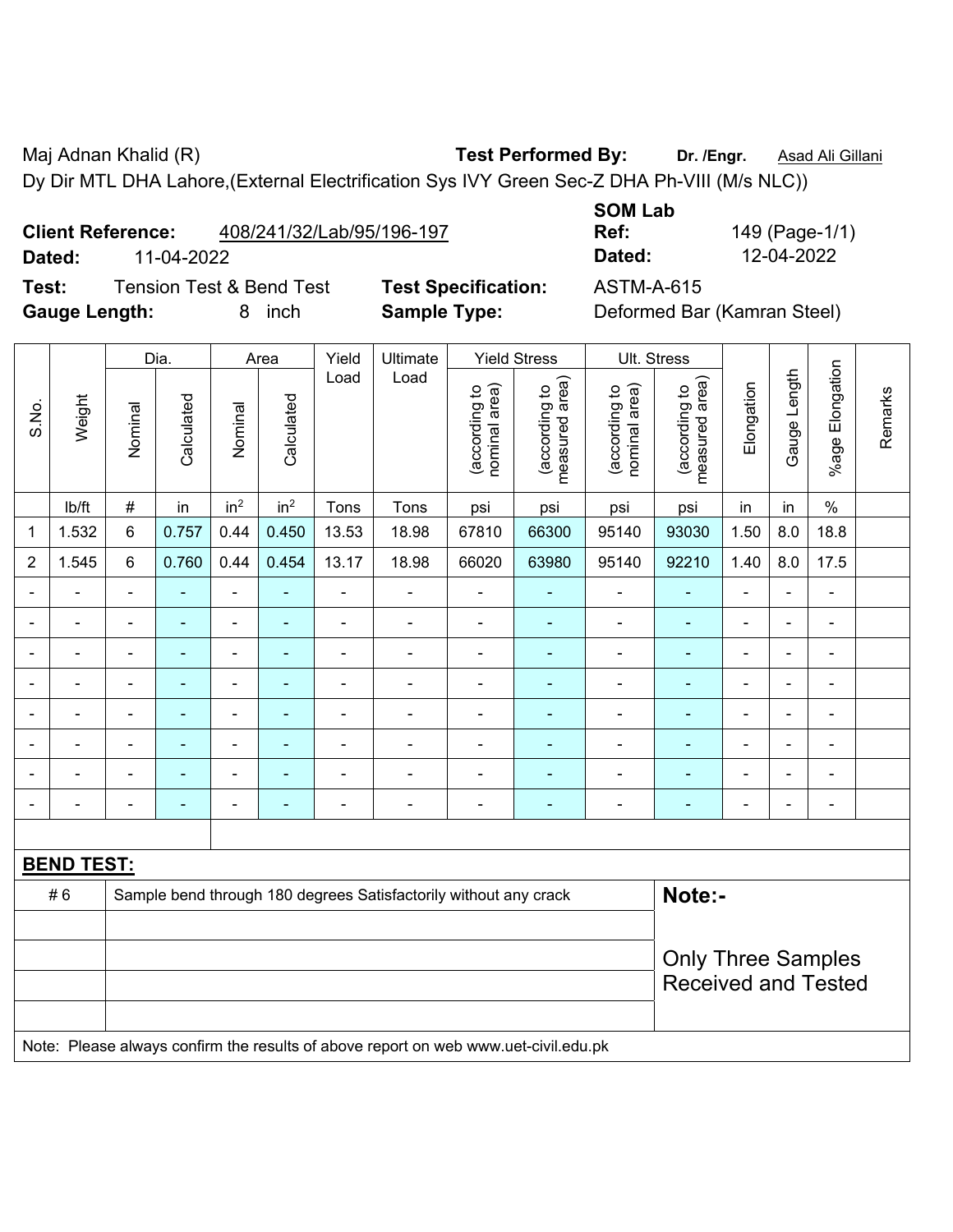## Hashim **Test Performed By:** Dr. /Engr. **Asad Ali Gillani** Project Manager One Liberty Lahore.

## **Client Reference:** OL/2022/04/01 **Dated:** 12-04-2022 **Dated:** 12-04-2022

**Test:** Tension Test & Bend Test **Test Specification:** ASTM-A-615 **Gauge Length:** 8 inch **Sample Type:** Deformed Bar

**SOM Lab Ref:** 150 (Page-1/1)

|                          |                   |                | Dia.       |                              | Area            |                          | Yield<br>Ultimate                                                                   | <b>Yield Stress</b>            |                                 | Ult. Stress                    |                                 |                |                |                          |         |
|--------------------------|-------------------|----------------|------------|------------------------------|-----------------|--------------------------|-------------------------------------------------------------------------------------|--------------------------------|---------------------------------|--------------------------------|---------------------------------|----------------|----------------|--------------------------|---------|
| S.No.                    | Weight            | Nominal        | Calculated | Nominal                      | Calculated      | Load                     | Load                                                                                | nominal area)<br>(according to | (according to<br>measured area) | (according to<br>nominal area) | (according to<br>measured area) | Elongation     | Gauge Length   | Elongation<br>%age       | Remarks |
|                          | lb/ft             | #              | in         | in <sup>2</sup>              | in <sup>2</sup> | Tons                     | Tons                                                                                | psi                            | psi                             | psi                            | psi                             | in             | in             | $\frac{0}{0}$            |         |
| 1                        | 2.555             | 8              | 0.978      | 0.79                         | 0.751           | 22.70                    | 37.53                                                                               | 63380                          | 66670                           | 104780                         | 110220                          | 1.40           | 8.0            | 17.5                     |         |
| $\overline{2}$           | 2.564             | 8              | 0.980      | 0.79                         | 0.754           | 22.82                    | 37.74                                                                               | 63720                          | 66760                           | 105350                         | 110380                          | 1.50           | 8.0            | 18.8                     |         |
| 3                        | 0.651             | 4              | 0.493      | 0.20                         | 0.191           | 6.37                     | 10.04                                                                               | 70260                          | 73570                           | 110720                         | 115940                          | 1.10           | 8.0            | 13.8                     |         |
| 4                        | 0.646             | 4              | 0.492      | 0.20                         | 0.190           | 6.42                     | 10.06                                                                               | 70820                          | 74550                           | 110950                         | 116790                          | 1.20           | 8.0            | 15.0                     |         |
| $\overline{\phantom{0}}$ |                   | L.             | ä,         | ä,                           |                 | L,                       | ä,                                                                                  | ä,                             | $\blacksquare$                  | $\blacksquare$                 |                                 |                | ä,             | $\blacksquare$           |         |
|                          |                   | $\blacksquare$ | ä,         | $\qquad \qquad \blacksquare$ |                 | $\overline{\phantom{a}}$ | $\overline{a}$                                                                      | $\blacksquare$                 | $\blacksquare$                  | $\overline{\phantom{a}}$       | ÷                               | ä,             | $\blacksquare$ | $\overline{\phantom{a}}$ |         |
|                          |                   | $\blacksquare$ | ä,         | $\blacksquare$               | $\blacksquare$  | L,                       | $\blacksquare$                                                                      | $\blacksquare$                 | $\blacksquare$                  | $\blacksquare$                 | ۰                               | $\blacksquare$ | L.             | $\blacksquare$           |         |
|                          |                   | $\blacksquare$ | ÷          | $\overline{a}$               |                 |                          | $\overline{a}$                                                                      | $\blacksquare$                 |                                 | $\blacksquare$                 |                                 |                |                |                          |         |
|                          |                   |                |            |                              |                 |                          |                                                                                     | $\blacksquare$                 |                                 |                                |                                 |                |                |                          |         |
|                          |                   | $\blacksquare$ | ÷          | $\blacksquare$               | $\blacksquare$  | ä,                       | $\blacksquare$                                                                      | $\blacksquare$                 | $\blacksquare$                  | $\overline{\phantom{a}}$       | ÷                               | $\blacksquare$ | $\blacksquare$ | $\blacksquare$           |         |
|                          |                   |                |            |                              |                 |                          |                                                                                     |                                |                                 |                                |                                 |                |                |                          |         |
|                          | <b>BEND TEST:</b> |                |            |                              |                 |                          |                                                                                     |                                |                                 |                                |                                 |                |                |                          |         |
|                          | # 8               |                |            |                              |                 |                          | Sample bend through 180 degrees Satisfactorily without any crack                    |                                |                                 |                                | Note:-                          |                |                |                          |         |
|                          | #4                |                |            |                              |                 |                          | Sample bend through 180 degrees Satisfactorily without any crack                    |                                |                                 |                                |                                 |                |                |                          |         |
|                          |                   |                |            |                              |                 |                          | <b>Only Six Samples</b>                                                             |                                |                                 |                                |                                 |                |                |                          |         |
|                          |                   |                |            |                              |                 |                          |                                                                                     |                                |                                 |                                | <b>Received and Tested</b>      |                |                |                          |         |
|                          |                   |                |            |                              |                 |                          |                                                                                     |                                |                                 |                                |                                 |                |                |                          |         |
|                          |                   |                |            |                              |                 |                          | Note: Please always confirm the results of above report on web www.uet-civil.edu.pk |                                |                                 |                                |                                 |                |                |                          |         |